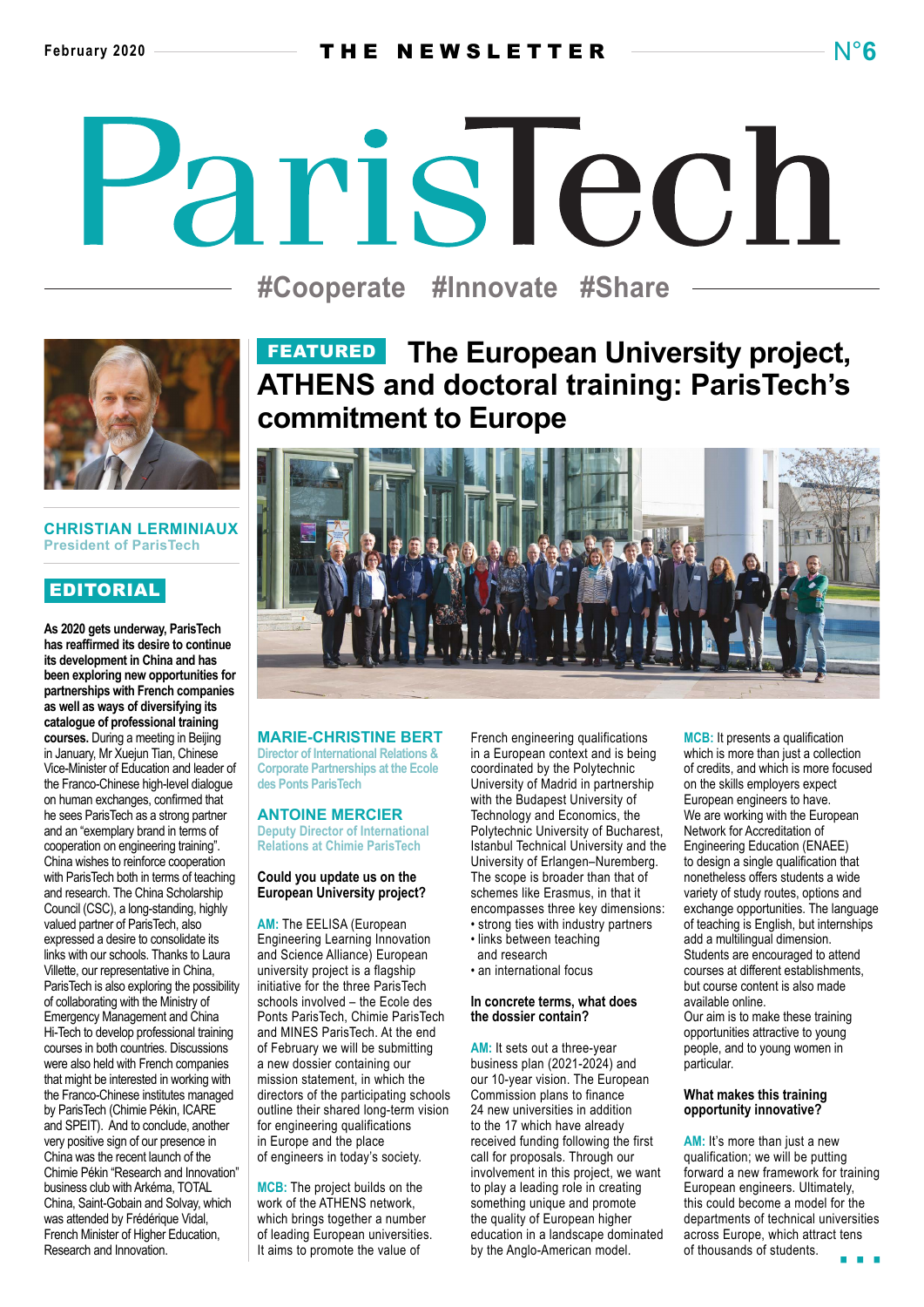**MCB:** The project really is one of its kind and is very different to the engineering master's courses run by universities. It is characterised by close ties between the university and industry as regards designing courses and defining target skills, and a broad range of activities that provide students with the tools they need to address modern-day challenges. Greater student mobility also means we have integrated apprenticeship schemes to appeal to companies across Europe.

We are also giving careful consideration to the entry criteria in order to establish a fair selection process and fee structure across different countries. We believe the qualification represents an excellent means of increasing the social openness and diversity of our campuses.

#### **What about the research aspect of the project?**

**AM:** Although research activities are not directly eligible for funding, research is a key element of the project. In this respect, the flagship project is IDEAL (European soft skills for PhD: enhancing transversal skills through innovative doctoral courses) which brings together four ParisTech schools (AgroParisTech, Arts & Métiers, Chimie ParisTech and MINES ParisTech) and four other European science and technology universities which are also members of ATHENS. The IDEAL project has two main objectives: firstly, to create an active database of existing doctoral courses oriented towards soft skills and employability in order to foster exchanges between partners and disseminate best practice, and secondly, to provide new,

innovative training opportunities in this area.

**MCB:** EELISA is primarily a teaching project because it is part of the Erasmus scheme. However, research is also important, with links between teaching and research established via internships in laboratories and the organisation of conferences and seminars. The qualification focuses on two broad themes:

• resilient, sustainable, green cities • smart and sustainable industry

Both areas should provide a basis for future research projects.

#### **Ultimately, what is ParisTech's goal in Europe?**

**AM:** I would say it's about building on the 20 years of cooperation established through the ATHENS network, which is doing an excellent job of encouraging students from the various partner institutions to undertake exchanges. In ParisTech we have a natural framework within which we can work together on topics relating to engineering in an environment of mutual trust and understanding, and that's something which facilitates new initiatives.

**MCB:** We see this training project as a fantastic way of promoting a sense of European identity and citizenship. In order for today's young people to truly feel European, it is essential that they have access to training programmes that reflect this.

## **PORTRAIT**



**MARIE-SÉGOLÈNE NAUDIN Delegate of the ParisTech Teaching Committee**

#### **A bit about my background**

I have a Master's degree from the Neoma Business School (formerly ESC Rouen) with a major in Executive Leadership and Agile Management. During the early years of my career I worked in Human Resources, mainly focusing on training, recruitment and support for individuals and organisations.

After several years working for consultancy firms, I decided to apply my skills to the world of higher education, in particular in the areas of educational innovation, management and leadership.

Alongside this, I also work as a lecturer in engineering, which means I am fully familiar with the inspiring and fast-paced environment that characterises engineering schools today.

#### **My view of ParisTech and the challenges ahead**

For almost 20 years, ParisTech has been striving to promote the excellence of France's graduate engineering schools.

The current drive for change that ParisTech is embracing is particularly promising for the future of the foundation and its schools and members and their students. I see several challenges ahead of me:

• ParisTech understands that **educational innovation** is key to the future of higher education. Given the academic excellence of each of the schools and the calibre of students they attract, it is only right that we seek to implement best practices in teaching. To do this, it is essential that we pay increasing attention to what is being done in the top educational institutions, and that we strengthen and develop our links with prestigious universities throughout the world. Ultimately, our goal must be to make even greater use of effective and innovative educational methods, for example soft skills teaching.

• Another priority is to **increase synergies** and cooperation between the ParisTech schools, both in terms of sharing experience and joint training initiatives. By increasing transversality and highlighting the multidisciplinary nature of its network, ParisTech is working to extend the reach of each of its schools and to promote the value of French engineering qualifications.

• Finally, and perhaps most importantly, ParisTech **genuinely cares about** the well-being of its students, whatever their situation and background, and aims to provide them with the support they need throughout their studies to fulfil their goals and dreams.

#### **Why the role caught my attention and what I hope to get out of it**

There were lots of reasons why I accepted this role, not least the opportunity to engage in so many rewarding relationships, and the wealth of fascinating challenges to be addressed.

I truly wish to showcase and promote the value of French graduate engineering qualifications and the excellent training programmes offered by the ParisTech schools.

Furthermore, working with the other ParisTech commissions promises to be an exciting opportunity thanks to both the range of challenges to be tackled and the all-encompassing approach that the transverse nature of the organisation allows. This applies both to students and academic staff, and means we can find real solutions to the problems encountered by each group.

It is a joy to be part of an ambitious collaborative project driven by a true desire to succeed. Developing the sharing of best practice between the different schools and their students, encouraging cooperation and joint projects, supporting educational innovation, assisting students and helping them to break down the barriers they encounter – there are so many inspiring and promising avenues to explore.

#### **What I can bring**

Over the past years, in my role as lecturer in an engineering school I have taught innovative new subjects and tutored many engineering students. Today, I am keenly aware that students and schools alike require innovative and stimulating classes and courses, and that we need to develop methods that allow students to reach their full potential and that help staff to effectively pass on their skills and knowledge.

To successfully tackle the challenges ahead, the commission needs somebody to act as an interface between all of the parties involved. One of my key ambitions is to increase collaboration, support and openness within the inspirational context of the ParisTech network.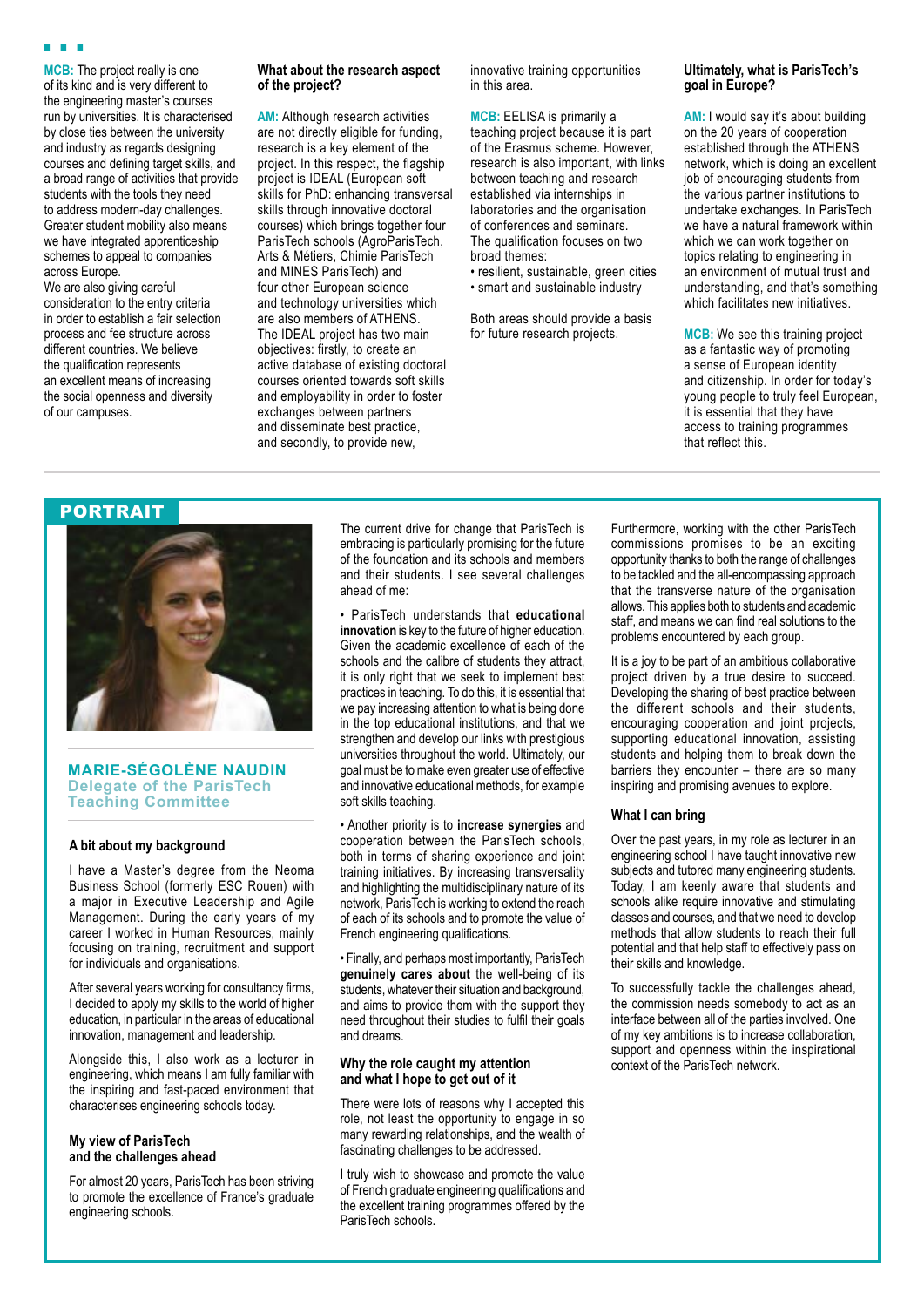#### **COMMUNICATION**



The Communication Commission has launched a series of mini-videos that ask the question: "What makes a ParisTech engineer?" The aim is to interview students, alumni, school directors and recruiters and find out what makes the ParisTech engineering courses one of their kind in France, and even in the world. Christian Lerminiaux, Director of Chimie ParisTech and President of ParisTech was first in the hot seat to give his view on what makes a ParisTech engineer. The videos (in French) can be found on the [ParisTech](https://www.youtube.com/watch?v=VeUi5PERem8&t=3s)  [YouTube channel.](https://www.youtube.com/watch?v=VeUi5PERem8&t=3s)

#### **DIVERSITY**



The results of the *Cordées de la réussite*  ("Ropes to success") survey carried out in the ParisTech schools were presented during the November meeting of the Diversity Commission. In figures: thanks to the involvement of 4 schools (AgroParisTech, Arts & Métiers, MINES ParisTech and the Ecole des Ponts ParisTech), a total of 7 "ropes" have now been set up as part of the mentoring scheme, which brings together around 280 tutors and 1,200 high-school and/or sixth-form students each year. The initiative focuses on mentoring, academic support, cultural activities and scientific projects. Difficulties reported include insufficient human resources and lower subsidies. Among the successes mentioned were: passing on a desire to pursue scientific study and the keys to doing so, and mentees becoming mentors themselves.

#### **TEACHING**



There has been a change in the organisation of the RACINE project – the inter-school training network involving various ParisTech engineering schools which aims to promote educational innovation and create synergies between teaching staff. Previously run by Télécom Paris, the network has now been handed over to AgroParisTech and will be led by Valérie Camel and Geneviève David. We would like to thank the previous leaders, Sarah Lemarchand and Ikbal Mounir, for their commitment and valuable contribution to the network.

#### **INTERNATIONAL**



At the Salon for Higher Education in Siberia, held in Paris between 12<sup>th</sup> and 14<sup>th</sup> November 2019, the Ecole des Ponts ParisTech, ESPCI Paris and MINES ParisTech signed or renewed their double-degree agreements with Novosibirsk State University (NSU). NSU was founded in 1959 and brings together 38 research institutes and around 5,000 researchers, 2,500 lecturers and 7,600 students. Historically, NSU was ParisTech's first partner in Russia, and ParisTech was NSU's first partner in France. AgroParisTech and Chimie ParisTech had already signed a double-degree agreement.



**Visit of Mr Laurent Bili, French Ambassador to China, to Wuhan (18/12/2019)**

Huazhong University of Science and Technology (HUST) in Wuhan is a long-standing partner of ParisTech and is home to the China-EU Institute for Clean and Renewable Energy (ICARE), which is run by MINES ParisTech on behalf of ParisTech. Laurent Bili, the recently appointed French Ambassador to China, visited the Institute in December 2019. The aim of the trip was to reaffirm the value that the two countries place on Franco-Chinese collaboration in the sphere of education.

#### **FOUNDATION**



Safran has renewed its backing for the Franco-Chinese SJTU-ParisTech Elite Institute of Technology (SPEIT). Safran has been a partner of SPEIT since 2013, and on 12<sup>th</sup> December 2019 the group renewed its support within the scope of the sponsorship provided by the ParisTech Foundation. Safran underlined its desire to help provide engineers in China with top-level training and familiarise them with France's scientific and industrial culture.

## INTERNATIONAL **ACTIONS**

#### **Agreements**

| Renewal of framework agreement with IME<br>(Brazil)                            |               |
|--------------------------------------------------------------------------------|---------------|
| Renewal of framework agreement with PUC<br>Javeriana (Columbia)                |               |
| Office exchange agreement with Tongji<br>University (China)                    |               |
| <b>Visits</b>                                                                  |               |
| Recruitment trip to Brazil                                                     | 7-11/10/2019  |
| Recruitment trip to Argentina                                                  | 14-16/10/2019 |
| CESAER AGM (Saclay)                                                            | 16-18/10/2019 |
| Recruitment trip to China                                                      | 21-25/10/2019 |
| 20 <sup>th</sup> anniversary of IFCIM<br>(Shanghai)                            | 26/10/2019    |
| Recruitment trip to Russia                                                     | 5-8/11/2019   |
| Fact-finding trip to Ghana<br>(KNUST, UMaT)                                    | 20-25/1/2020  |
| <b>Reception of delegations</b>                                                |               |
| Launch meeting for IDEAL<br>(Erasmus+ strategic partnership)                   | 6/11/2019     |
| Reception of a delegation<br>from Sun Yat-sen University<br>(Guangzhou, China) | 20-21/11/2019 |